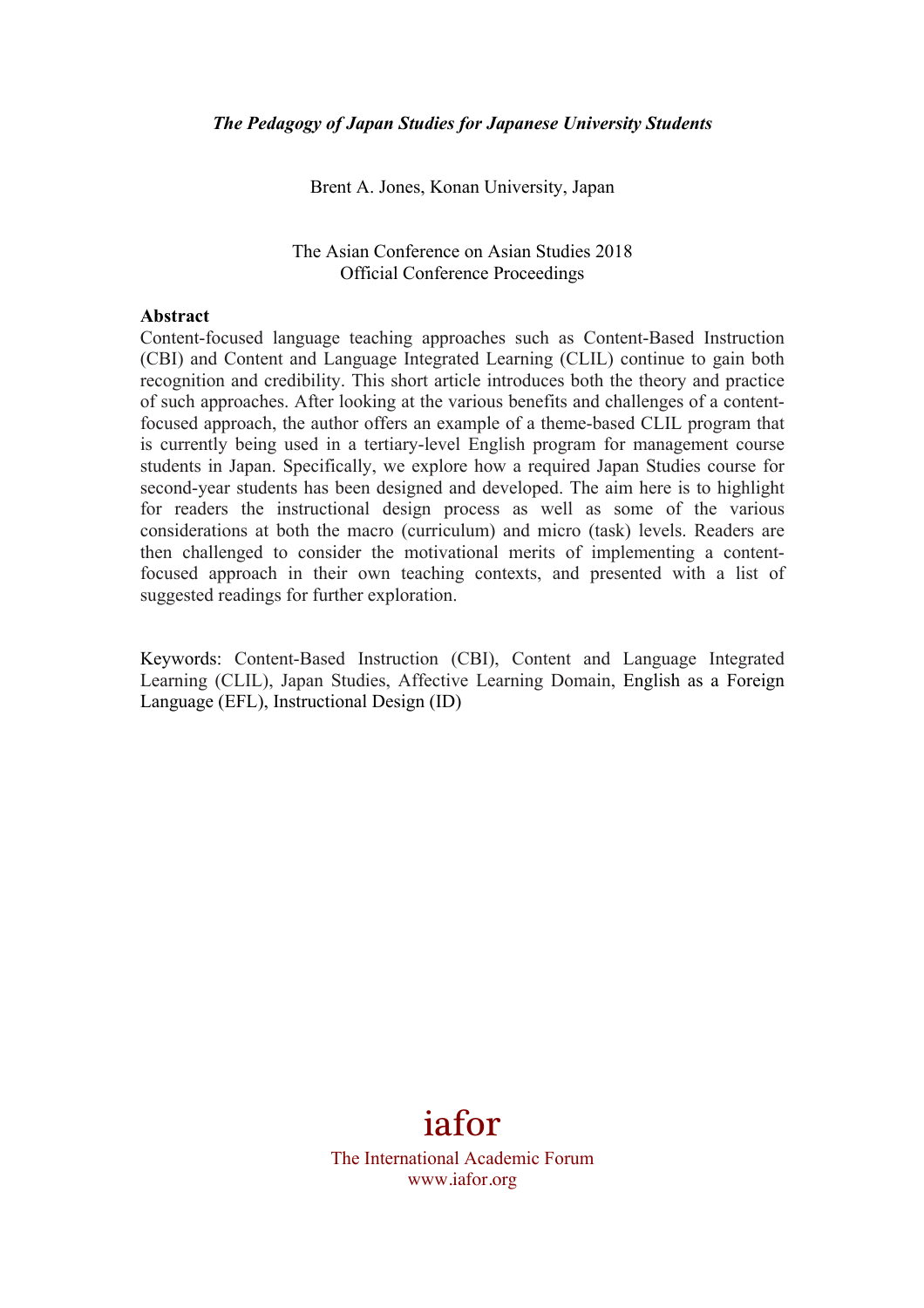## **Introduction**

This paper provides a brief overview of the design, development and delivery of a content-focused English as a Foreign Language (EFL) program for university students in Japan, with a specific focus on a Japan Studies course for non-English majors in a business faculty. Content-focused language teaching approaches such as Content-Based Instruction (CBI) and Content and Language Integrated Learning (CLIL) continue to gain both recognition and credibility (Coyle, 2007; Jones & Palmer, 2017), though a number of challenges in implementation still exist (Jones & Palmer, 2016). The main purpose of this article is to outline the rationale for and pedagogical considerations involved in CBI/CLIL approaches to EFL teaching and inclusion of this specific course in the required curriculum at a private university in western Japan. Aiming at a balance of theory and practice, we offer some of the early design decisions for the program (now in its tenth year), curriculum development strategies and considerations, and support structures for both learners and teachers.

# **Historical Context**

Work on the overall curriculum for these learners began in mid 2007 when official approval was handed down on the creation of a new faculty conceptualized as a hybrid between business administration and economics. Key features of the new department were project-based learning, healthy doses of liberal arts study and communicative approaches to language learning. One underlying aim of the program was to draw on innovative teaching methodologies that provide students with more opportunities to apply and experiment with the knowledge and skills they are learning in all of their courses.

In preparation for inauguration of the new faculty, a content-focused curriculum was outlined based on the principle of "the integration of general education with contentbased English education," delivered via an English for Academic Purposes (EAP) program and integrated communicative approaches. The primary goals were to (1) develop English communication skills for global communication, (2) foster cultural, cross-cultural and global literacy needed to contribute to local and global communities, and (3) nurture critical and analytical thinking for effective selfexpression in English. One key concept that emerged from the early curriculum design sessions was a shift from studying English (*eigo wo benkyo suru*) to studying "in" English (*eigo de benkyo suru*). The analogy we like to use is that we do not learn to ride a bicycle by reading and studying about bicycles (history, physics, engineering) but by actually getting on, peddling, steering, and even falling down sometimes.

The required English curriculum that emerged and was included in the proposal to the Ministry of Education, Science and Technology (MEXT) included two twice-a-week courses and one once-a-week course in both (Spring & Fall) 15-week semesters of the first year, and four once-a-week courses in the Spring semester of the second year as shown in Table 1.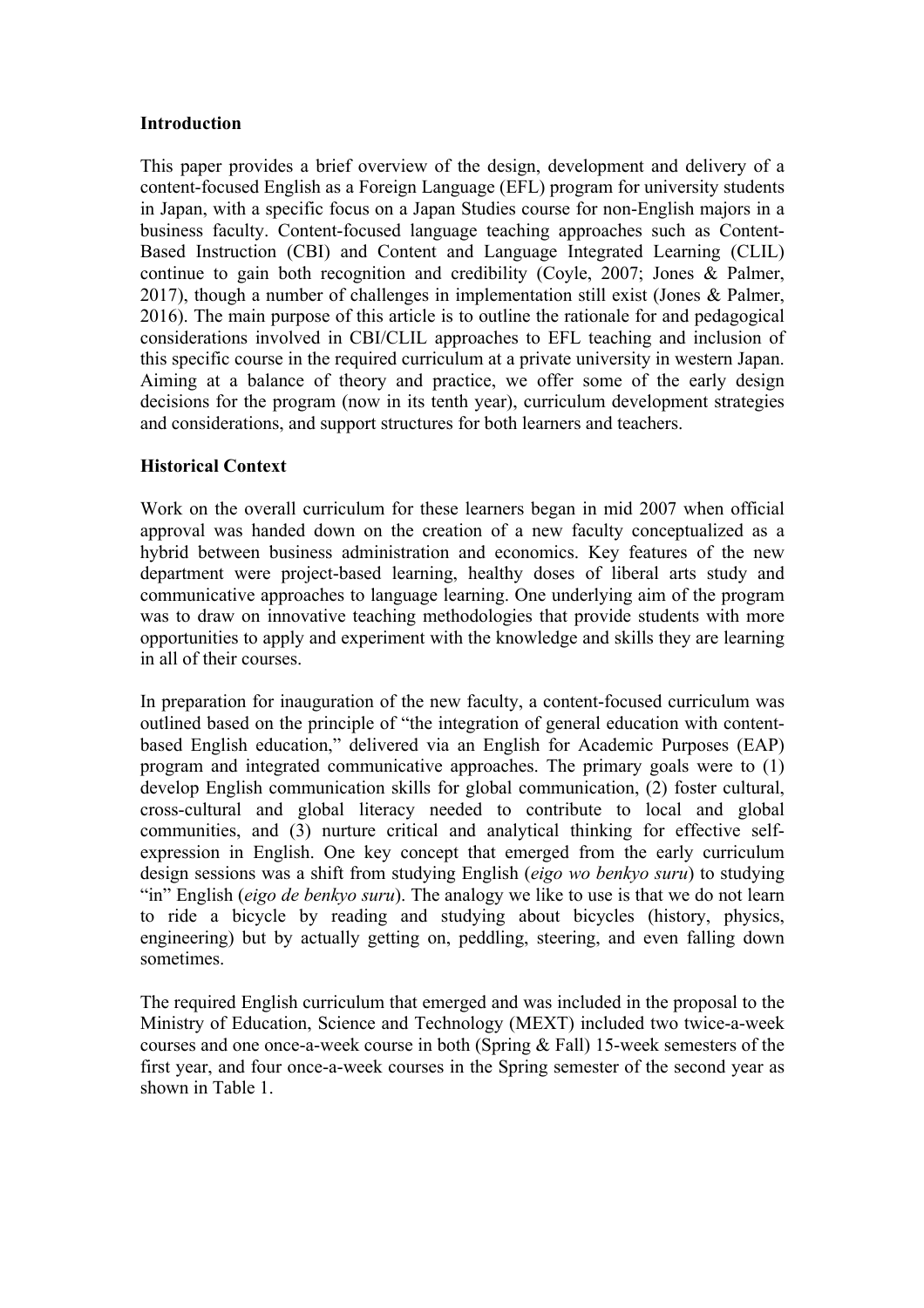| <b>Semester One</b>       | <b>Semester Two</b>       | <b>Semester Three</b>      |  |  |  |  |
|---------------------------|---------------------------|----------------------------|--|--|--|--|
| American Studies (2)      | Global Challenges (2)     | Japan Studies (1)          |  |  |  |  |
| Speech & Discussion $(2)$ | Discussion & Debate $(2)$ | European Studies (1)       |  |  |  |  |
| Active Listening $I(1)$   | Active Listening II $(1)$ | TOEIC/TOEFL(1)             |  |  |  |  |
|                           |                           | Business Communication (1) |  |  |  |  |

**Table 1: Required English Courses**

\* Numbers in parentheses indicate how many times these classes meet per week.

Although the aim has been to help learners develop all four language skills in all of their English courses, both Global Challenges and American Studies (since swapped in the curriculum) were conceptualized as reading-writing focused, while the Speech & Discussion and Discussion and Debate courses would emphasize development of speaking confidence and proficiency. The Active Listening course was subsequently renamed and the listening focus was balanced with study skills.

Elective English courses (all meeting once a week) were offered in the fourth semester and beyond under the headings of (a) Regional Studies, (b) Media Studies, (c) Liberal Arts, (d) Communication, and (e) Business Skills. Aiming at increased flexibility and choice for learners, two additional categories were subsequently added (Studies in Literacy, Cross Disciplinary).

Early on, we adopted the following vision and mission statements for the English language program at CUBE:

*Vision Statement:* We aim to create and maintain a program that inspires students to reach for and achieve their language-learning potential. At the same time, we hope to foster a sense of wonder and develop critical thinking skills that will help students in their academic pursuits and beyond.

*Mission Statement:* Toward this vision, we will utilize the combined knowledge and skills of the faculty in offering a learner-centered, communicative approach to instruction in all classes. Courses will generally center on problem-based, projectbased and task-based activities aimed at helping learners develop themselves as both individuals and as contributing members of various communities of practice.

With the above pieces in place, we began designing and developing the courses in a way we felt best addressed and integrated the tenets of the overall program as well as the above vision and mission statements. Much of the groundwork for each course was done from early 2008 until the doors opened in April, 2009. Our main inspirations in designing the curriculum were Brown (1995), Van Leir (1996) and Brinton. Snow & Wesche (2003). The guiding principles and design decisions are outlined in Appendix 1 to provide readers with a more intimate understanding of our aims.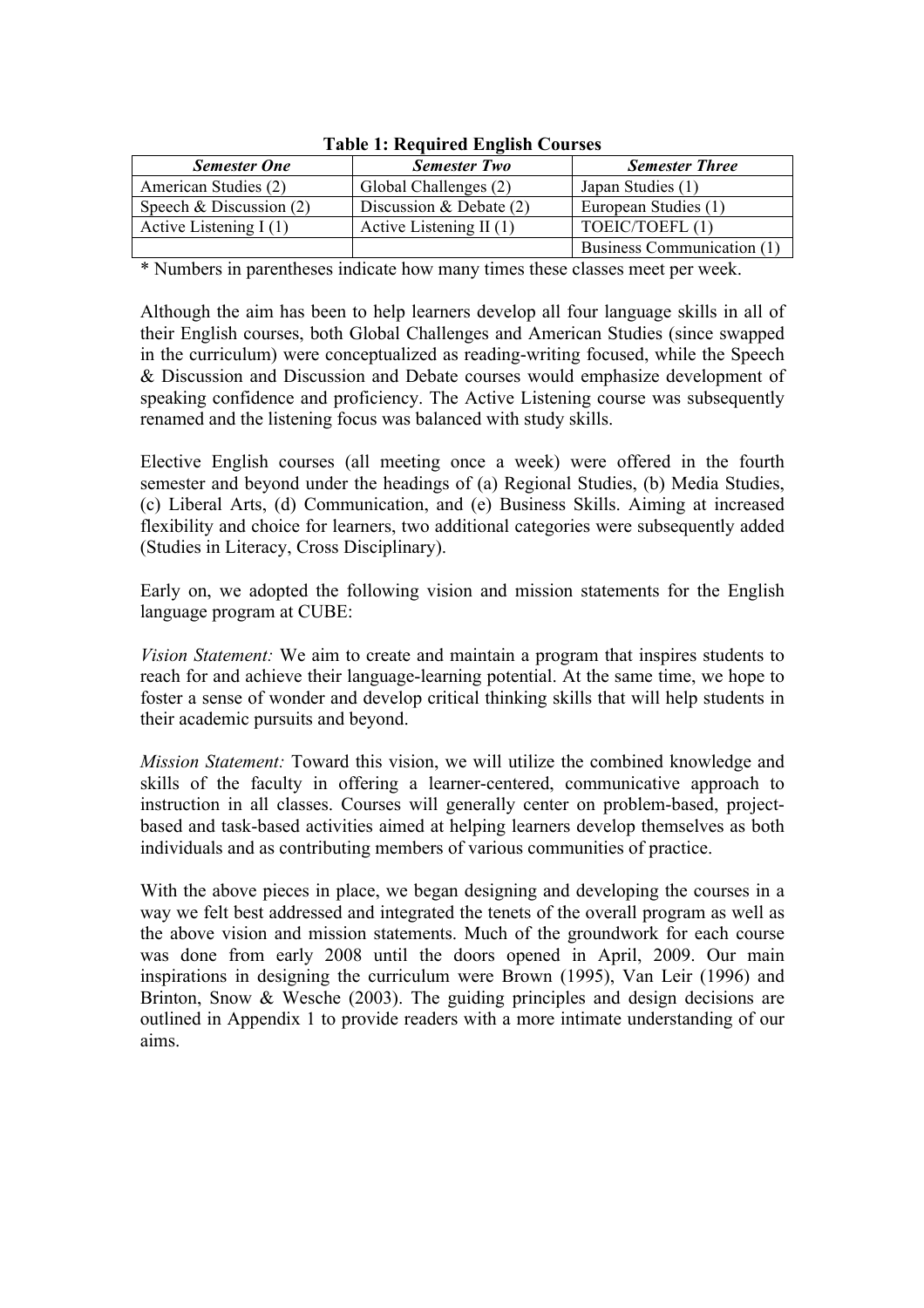## **Curriculum Development Strategies and Considerations**

A number of instructional design models were consulted when setting out to design the overall curriculum and specific courses (see, for example, Branch & Kopcha, 2014), but we eventually settled on significant learning experiences (Fink, 2003) as the framework of choice.

## *Significant Learning Experiences (SLEs)*

Instructional consultant L. Dee Fink (2003) starts from the fundamental question of how we can create courses that provide significant learning experiences for our learners. His book offers several key ideas and suggestions for instructional design, including his concepts of backward design, forward assessment and the twelve steps of integrated course design (Appendix 2). Another contribution was his attempt at updating and broadening Benjamin Bloom's (Bloom, Engelhart, Furst, Hill & Krathwohl, 1956) taxonomy of learning to accommodate a broader range of learning. In constructing this new taxonomy (Fig. 1), Fink (2003) defines learning in terms of change (i.e. for learning to occur, there has to be some kind of change in the learner). Fink stresses that each kind of learning is related to the others, and that when a teacher finds a way to help students achieve one kind of learning, this can enhance student achievement in other kinds of learning.



Figure 1. Significant learning experiences (Fink, 2003)

Appendix 3 includes key concepts related to each of the six categories in this taxonomy of learning. Fink (2003) also stresses that the intersection of all of these kinds of learning is the sweet spot, what he calls significant learning experiences. These ideas seemed especially applicable to our curriculum development endeavors, especially as related to content-focused language instruction.

# *Content-Focused Language Instruction*

Our decision to adopt a content-focused curriculum was greatly influenced by findings and developments in the fields of language teaching and second-language acquisition related to Content-Based Instruction (CBI) and more recently Content and Language Integrated Learning (CLIL). Although the practice of learning (and teaching) a new language via authentic subject matter has a long history, it is only the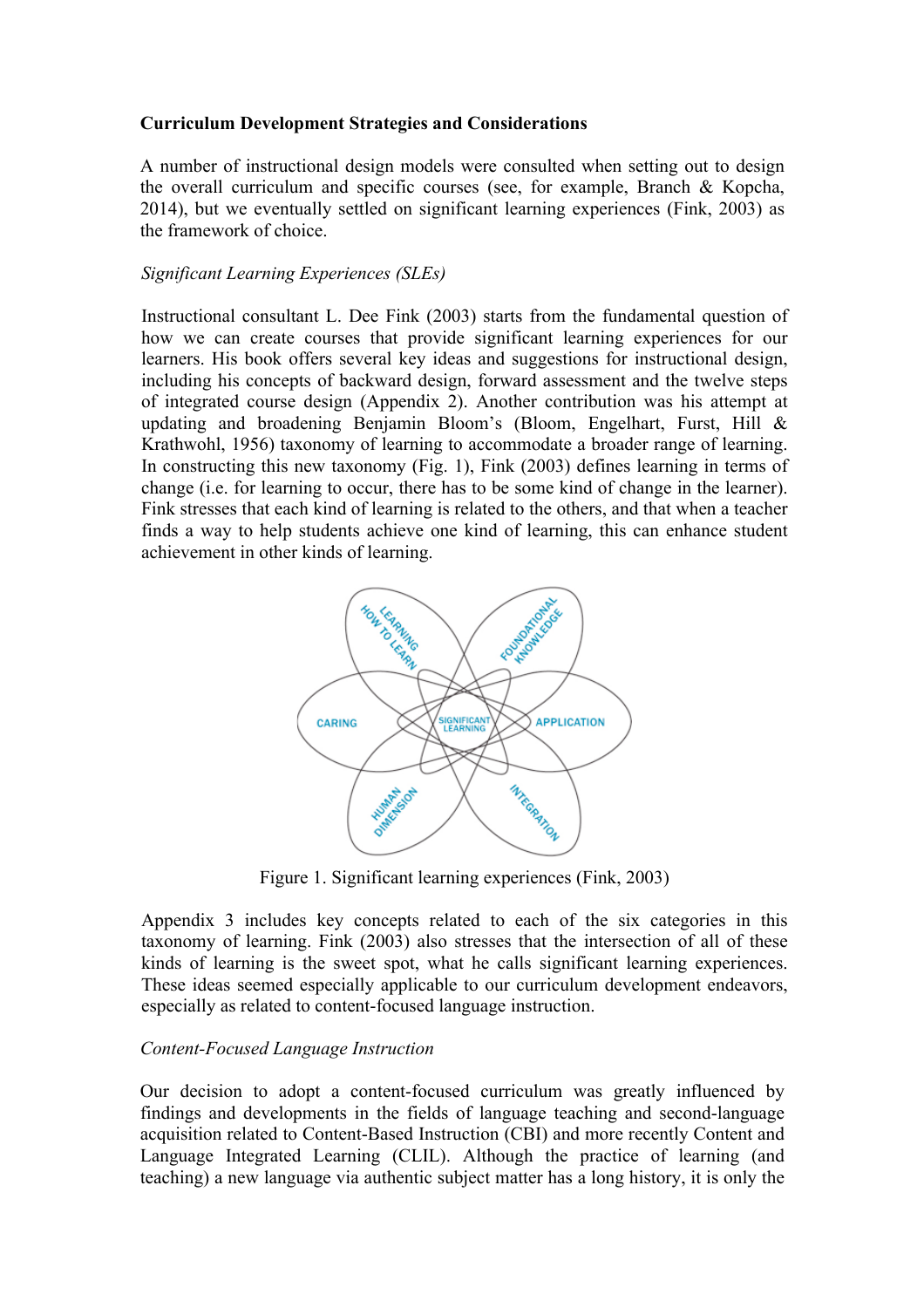past thirty years or so that empirical studies have been seriously undertaken and that clear examples and viable templates have been published (Brinton, Snow & Wesche, 2003; Coyle, 2007). The rationale outlined by Brinton, Snow and Wesche (2003) is that a CBI curriculum:

- offers learners the necessary conditions for second language learning by exposing them to meaningful language;
- builds on the learner's previous learning experiences in the subject matter, the target language, and in formal educational settings;
- takes into account the interests and needs of the learners through their engagement with the academic subject matter and discourse patterns that they need to master;
- allows a focus on (communicative language) use as well as on (accurate) usage; and
- incorporates the eventual uses the learner will make of the language through engagement with relevant content and L2 discourse with a purpose other than language teaching.

The dominant models of CBI that have appeared are (1) Theme-Based Language Instruction, (2) Sheltered Content Instruction, and (3) Adjunct Language Instruction. These and other CBI models differ from one another in terms of being content or language driven. Table 2 highlights some of the characteristics of each.

|  |  | Table 2. Characteristics of Content and Language Driven CBI Curriculums |
|--|--|-------------------------------------------------------------------------|
|  |  |                                                                         |

| Content-Driven                            | Language-Driven                      |
|-------------------------------------------|--------------------------------------|
| Content is taught in L2.                  | Content is used to learn L2.         |
| Content learning takes priority.          | Language learning takes priority.    |
| Language learning is secondary.           | Content learning is incidental.      |
| Content objectives determined by course   | Language objectives determined by L2 |
| goals or curriculum.                      | course goals or curriculum.          |
| Teachers must select language objectives. | Students evaluated on content to be  |
| Students evaluated on content mastery.    | integrated.                          |
|                                           | Students evaluated on language       |
|                                           | skills/proficiency.                  |

Theme or topic-based language courses are used to bring subject matter into the language classroom. The materials chosen provide a springboard for analyzing and studying language. In comparison, sheltered courses are content courses that include help with target language meaning and subtleties. Finally, the adjunct model involves separate but coordinated classes, one with a focus on the content and the other with language support related to that content. In terms of instructional format, the three models differ in the degree of explicit integration of language and content (Brinton, Snow & Wesche, 2003). Figure 2 shows how each of these models fall on a CBI continuum.

|                   | Theme-Based<br>Model | Sheltered<br>Model | Adjunct<br>Model |                     |
|-------------------|----------------------|--------------------|------------------|---------------------|
| Language<br>Class |                      |                    |                  | Mainstream<br>Class |

Figure 2. A Content-Based Continuum.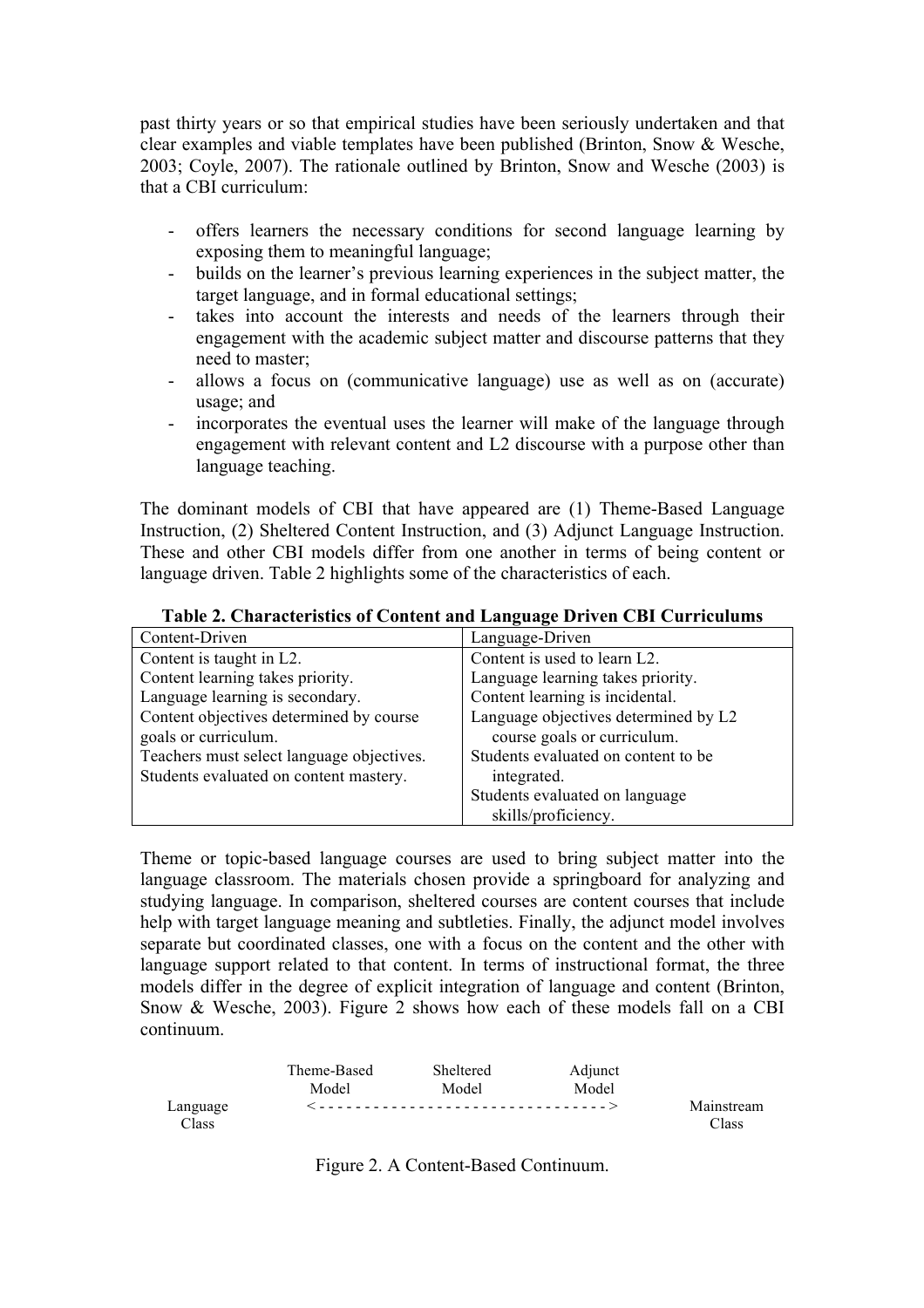The CBI approach is somewhat related to (1) English for Specific Purposes (ESP), which usually is for vocational or occupational needs, and (2) English for Academic Purposes (EAP). The goal of CBI is to help students acquire a new language using the context of specific subject matter. The assumption is that students learn the language by using it within the specific context. Rather than learning a language out of context, it is learned within the context of a specific academic subject. The following section includes some of our other assumptions.

# **Assumptions**

Some of our underlying assumptions are that (1) supporting teachers in their classroom endeavors is potentially the most effective path to supporting learners in our program, (2) teachers come to our program from a variety of educational backgrounds, have a range of pedagogic experiences, and possess diverse skills, knowledge and beliefs related to teaching and learning language, and (3) learning a new language is a complex, social endeavor that is hindered rather than helped by mechanical, technocratic processes or approaches. Second Language (L2) teaching assumptions are that (4) learning vocabulary is fundamental to language learning and high frequency vocabulary provides the strongest foundation, (5) extensive reading will help learners improve reading competence and confidence, and (6) a genre-based approach to literacy based on sound systemic functional grammar (SFG) perspectives will facilitate a better understanding of the reading-writing connection and increased overall proficiency.

## **Japan Studies**

In this section, I outline key components of the Japan Studies course to illustrate some of the major considerations at the macro (curriculum) and micro (task) levels. The course description and course goals are offered here to give readers some context. This is followed by brief introductions to each of the modules.

# *Course Description*

Japan Studies is a content-based English course, with an integrated skills (reading, writing, speaking and listening) focus. This course will be taught in three-week modules, and will cover four broad themes as they relate to Japan: (1) society/culture, (2) business/economy, (3) the environment, and (4) politics/government. Students will be challenged to build on their existing background knowledge, and reflect more deeply on what it means to be Japanese and Japan's role on the world stage. Weekly reading and/or listening assignments will be used as a basis for in-class discussions and activities. Students will write short multi-paragraph texts (narrative, recount, report, hortatory) on Japan-related themes.

# *Course Goals*

The overall aim of the course is to develop English language and critical thinking skills through engagement in the course content. Upon completion of the course, students will demonstrate the ability to do the following for Japan-related topics: (1) read and comprehend extended texts, (2) listen and comprehend short lectures or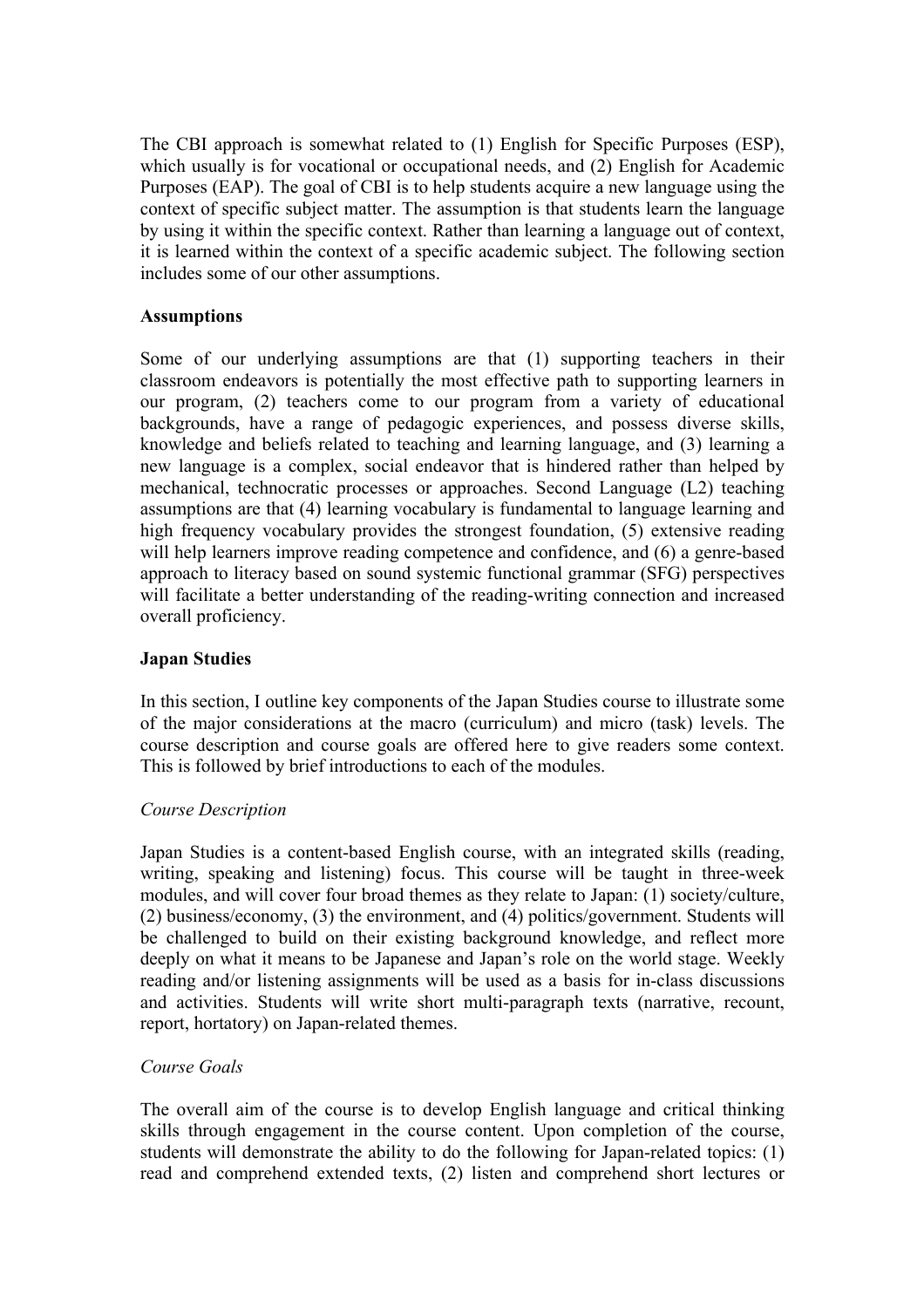videos, (3) write narratives, recounts, reports and persuasive texts, (4) discuss confidently, and (5) think critically.

## *Module One – Society/Culture*

Using the SLEs framework described above, we developed a course handbook, teaching/learning materials and detailed lesson plans for each of the fifteen ninetyminute lessons (https://tinyurl.com/js-lessonplans), including both content and language learning outcomes, summary of tasks (including time estimates), materials/equipment, supplemental resources, and out-of-class assignments. Time is spent during the first meeting eliciting student-generated course goals, including discussion of how these relate to the Common European Framework of Reference (CEFR) "can do" statements that are a cornerstone of the English program.

There are three main components in this first module. First, the class generates a list of common expressions or sayings in Japanese such as *ito bata kaigi* (literally "around the water well), which is used to describe the tendency for housewives to gather and chat about daily events. This is an ongoing task for the whole semester, and groups of students are assigned the task of coming up with literal meanings in English as well as short descriptions of how the expressions/sayings are commonly used.

The main listening components for this module are a twenty-minute documentary about Japanese education aired on NHK World (www3.nhk.or.jp/nhkworld/) and short videos on social phenomena in Japan (Ministry of Foreign Affairs mofachannel on Youtube) such as *kawaii* (liking of things cute), *mirai* (high tech industries), *oishi* (local delicacies), *takumi* (craftsmenship) and *omotenashi* (hospitality). The rationale was that learners would be familiar with the topics and could thus be pushed harder on the language. The education video is split over three meetings, with worksheets that include language focus (e.g., fill in missing information, find the changes, paraphrasing) and discussion prompts, while the MOFA videos are assigned as out-of-class assignments.

The new writing assignment for the society and culture module is a narrative based on a school-related *anime* (animation), *manga* or television drama. This change was introduced so that students would have further practice with this genre and also because the topic is more closely linked with the listening material. We also believe that learners will be more invested in the assignment if they can choose a story of their liking. We also upload final versions of the narratives written by higher proficiency students as examples for future cohorts.

Supplemental topics and tasks for this module are related to the dark side of *manga* and *anime* (such as child pornography) and the social phenomena of *hikkikomori* (or social withdrawal).

## *Module Two – Business/Economy*

The transition to the second module includes a return to the Japanese expressions/sayings task, and students are guided to business related concepts such as *amakudari* (literally "decent from heaven"), which is the practice of high-ranking bureaucrats taking golden-parachute positions at major corporations. The main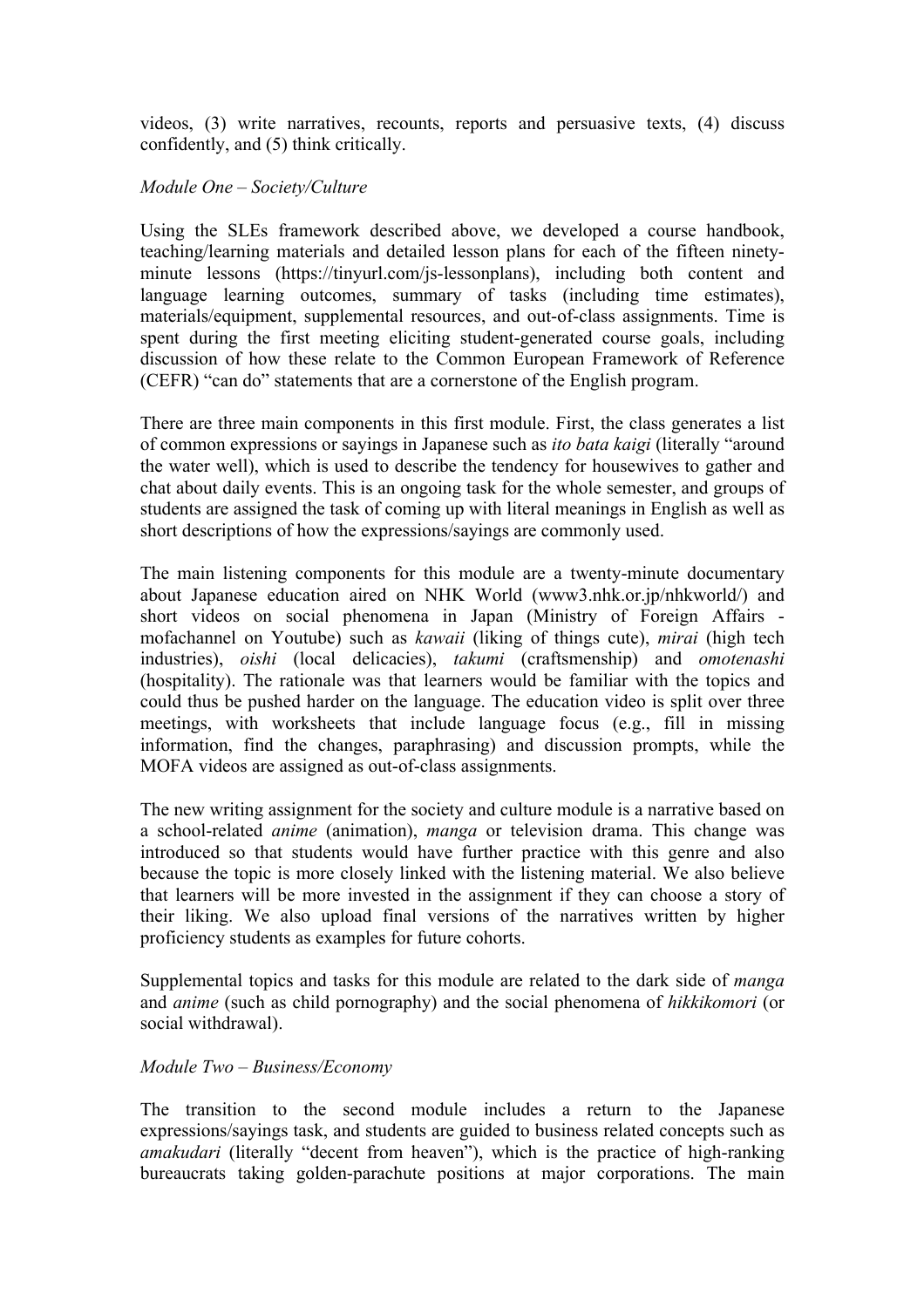listening materials are (1) a short Youtube video in which a Dutch student introduces his internship experiences at a stevedoring company in Japan, and (2) news stories related to the company Rakuten, its founder Hiroshi Mikitani, and their English-only policy.

The writing genre targeted in this module is the recount, especially biographies of Japanese business leaders. The teaching cycle starts with a discussion of the genre (including what students remember of earlier attempts), and this is followed by an inclass deconstruction of a sample biography (the subject being Mikitani). Small groups of students are then assigned biographies of other business leaders to analyze in terms of structure and content, after which individual group members need to present overviews to students from other groups. Students are assessed on their own writing as well as how much they learned from the other student presentations, with the help of Cornell style notes (taught in the first year and reinforced throughout the program).

The final component of this module is a transition to the topic of the environment, with readings, audio/video segments and discussion of general corporate social responsibility and specific environmental policies of select companies.

## *Module Three – The Environment*

Earlier in the program we developed lesson plans for this module around the topic of Japan's eco-model cities, which provided a nice segue into the government/politics module. Eventually, the focus shifted to Japan's nuclear power program and endeavors to switch to renewable energy sources. Again, lesson plans and materials center on incrementally longer reading assignments and audio/video listening clips.

A small group research project is also assigned in this module where students choose an environmental issue, research causes and effects, and report their findings to other groups. Past topics include quite broad issues such as noise pollution or the overreliance on vending machines to specific problems such as environmental threats to local coral reefs or individual animal species.

#### *Module Four – Politics/Government*

Intuitively, this is the least popular topic or theme for these learners. However, we are convinced that inclusion of the module can help prepare these learners for active civic engagement and meet the goal of developing critical thinking skills. The main components of this module are (1) short introductions to the branches of government, (2) group research on one of the political parties, and (3) peer interviews as the final assessment for this module and the overall course.

As with other group tasks in this course, the group research project includes convergent and divergent activities. Normally, groups of three or four students are assigned a unique topic/subject of inquiry, individual members work on their own, the group comes together to confirm their findings/understandings, and finally individuals present these findings/understandings to learners from other groups.

Ideally, teachers can bring their classes together for the peer interviews. Normally, two students from one class will interview one student from the other class. With this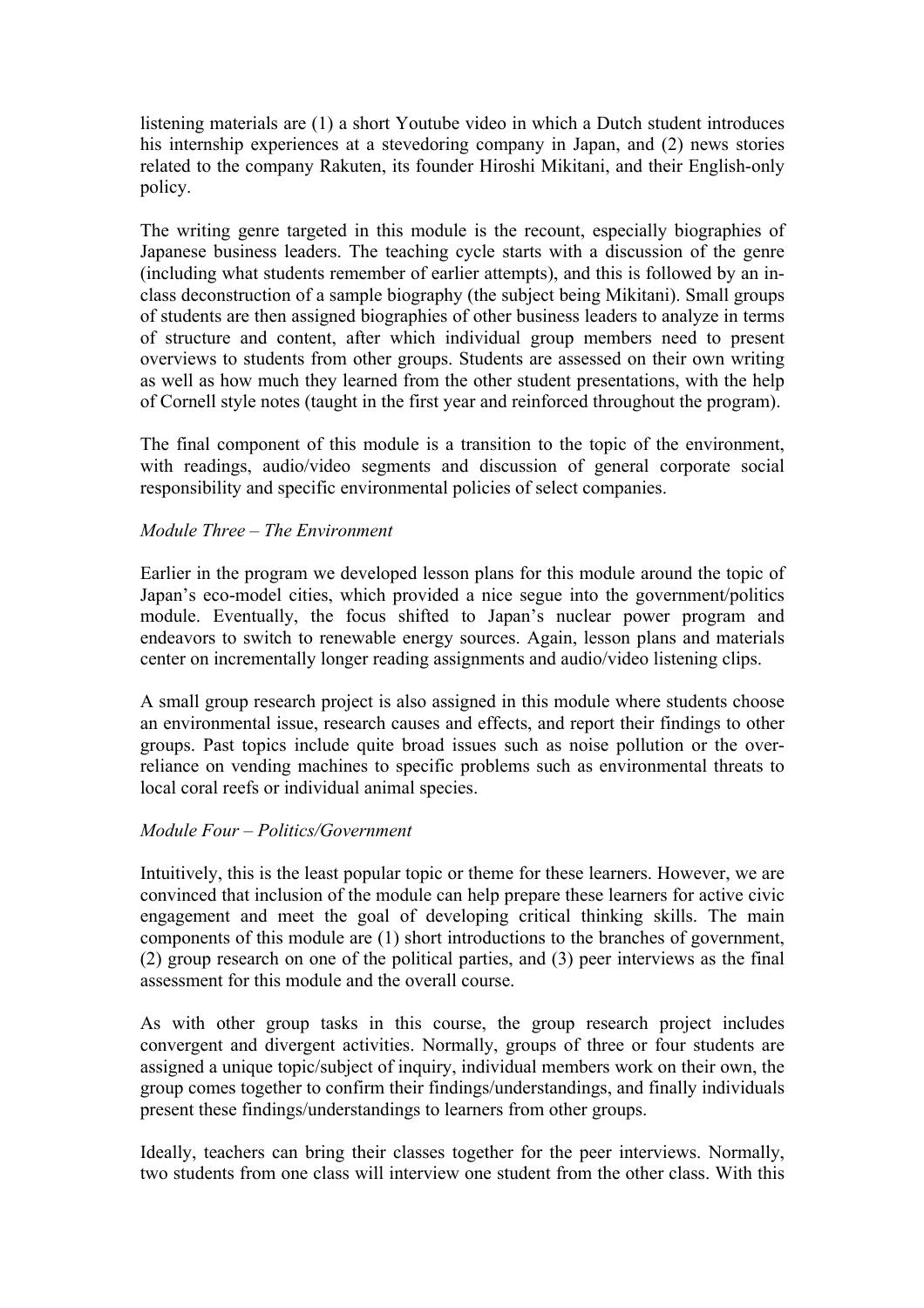arrangement, each student will take the role of interviewer twice (once as the lead interviewer and once as an assistant) and be interviewed once. These interviews are audio recorded (using digital voice recorders or smart phones), and evaluation is based on both teacher (70%) and peer (30%) assessments.

## *Perceived Challenges*

One challenge we anticipated when designing this course was gaining student buy-in with regard to the value of studying about Japan. Also, as this and other thirdsemester courses meet only once a week, teachers are limited in how deeply they can go into each of the topics/issues. We designed this as a survey course, but there are times when it feels like there are missed opportunities where students would benefit from delving deeper into the content and/or exploring the language more. There is also a danger with this type of course that materials will become outdated. As one example, the video clips and short readings focused on Hiroshi Mikitani and the English policy at Rakuten has lost some of its freshness. Another challenge in the past has been finding good biographies of famous Japanese women in business. We are finally seeing more female business leaders like Tomoko Namba, Founder and Chairman of the Board for DeNA, and hope to gain a better gender balance. Finally, as with other courses with a genre reading-writing focus, gaining teachers' understanding and acceptance of this approach has been a challenge. At the same time, we are not sure whether or not individual teachers are using the intended teaching-cycles (or other best practices) for each of the target reading and writing assignments.

## **Current & Planned Support**

We continue to make extensive use of Moodle to support students in the JS class. There are links to practice tests, videos and other online resources, as well as PDF or Word versions of worksheets, transcripts and writing frameworks. One further plan we have for JS and other courses where genre writing is taught is to prepare short, focused instructional videos for students, with an understanding that these videos will also help teachers better understand the instructional cycles we expect in the program. We see these types of videos as also being an important support structure for other parts of our program.

In terms of program-level teacher support, course handbooks and other resources are reviewed and updated year by year, and both print and digital versions are maintained. Furthermore, semester-end meetings are organized for July and January. The July meetings are course-specific and chaired by the course leader with the aim of sharing ideas and opinions regarding course improvement. The January meeting is a gathering of all full- and part-time instructors with the aim of (1) reviewing each Fall-semester course, (2) preparing for all Spring-semester courses, and (3) providing focused faculty-development workshops. Course leaders again coordinate these reviews and previews of specific courses, while the faculty development workshops are designed and delivered by one or more of the full-time teachers or by an invited guest speaker.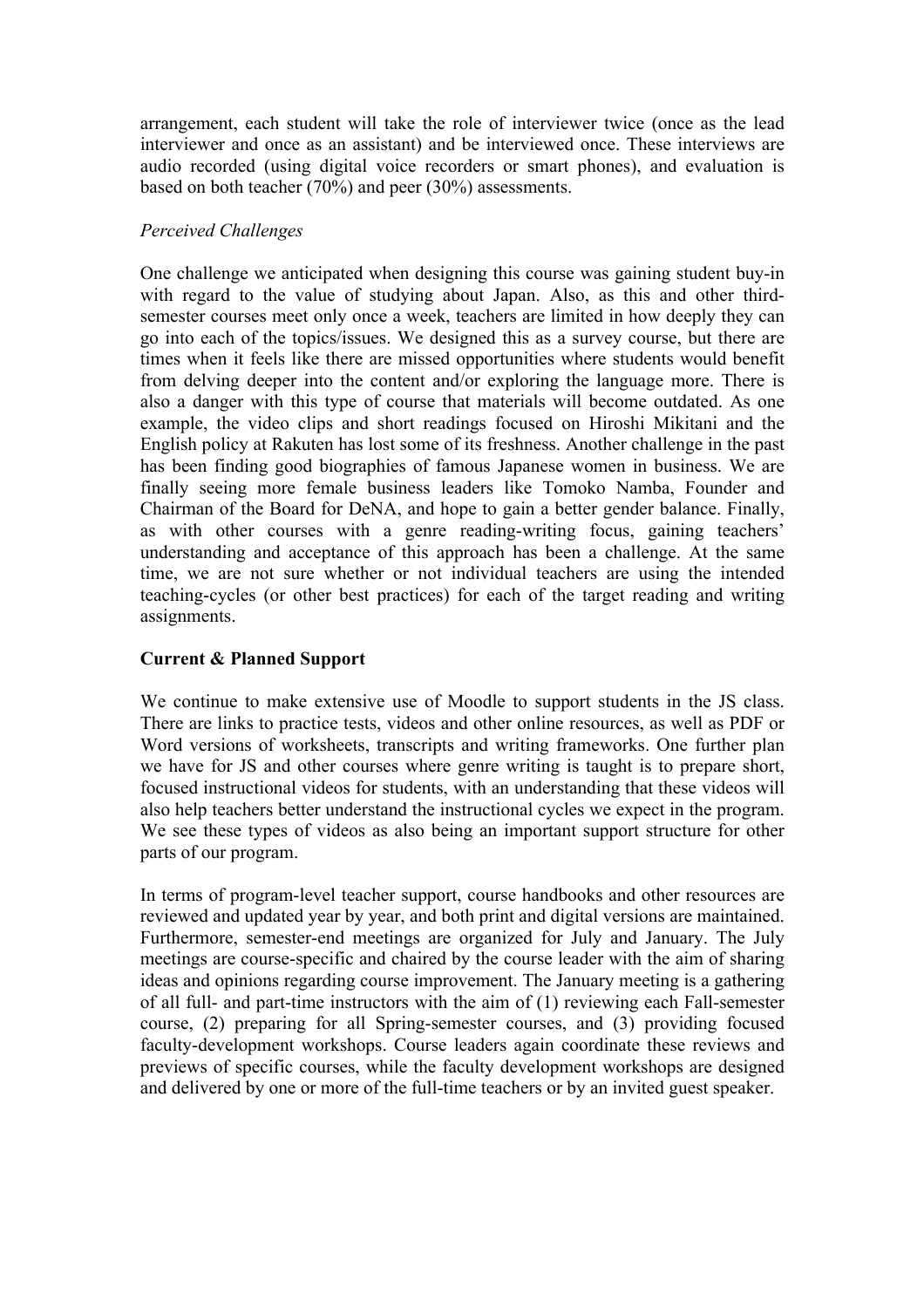## **Discussion & Conclusion**

In this short article, I have attempted to describe the design and development of a content-focused English language program at a private university in Japan, the challenges we are experiencing in the delivery of a specific course (Japan Studies), and how we are addressing these challenges. Earlier studies (Jones & Palmer, 2017) identified three main areas that we identified where support is being provided for teachers and learners. Our current understanding is that these three areas (Fig. 3), namely, faculty development, organizational tools and instructional resources, will continue as the pillars of our support structure.



Fig. 3 Tentative Conceptualization of Teaching/Learning Support Structures/Frameworks (Jones & Palmer, 2017)

We see faculty development as being all-important in that teachers need to continue struggling toward best practices, especially for a content-focused language program. At the same time, we view that support for teachers in their classroom endeavors is potentially the most effective path to supporting learners in our program. Another core element is organizational tools, by which we mean a place like Moodle or Google Drive where teachers and students can access and share materials, links and other resources where and when they need them (just-in-time). Instructional resources, such as handbooks, lesson plans, and worksheets form the final pillar of support.

As mentioned earlier, we are making efforts to address the various challenges, and some of these are listed around the core elements of faculty development, organizational tools and instructional resources. Many of these are not neatly categorized under any one banner, which is why we arranged them around the core elements. Appendix 4 is a short list of useful online resources and I earnestly hope the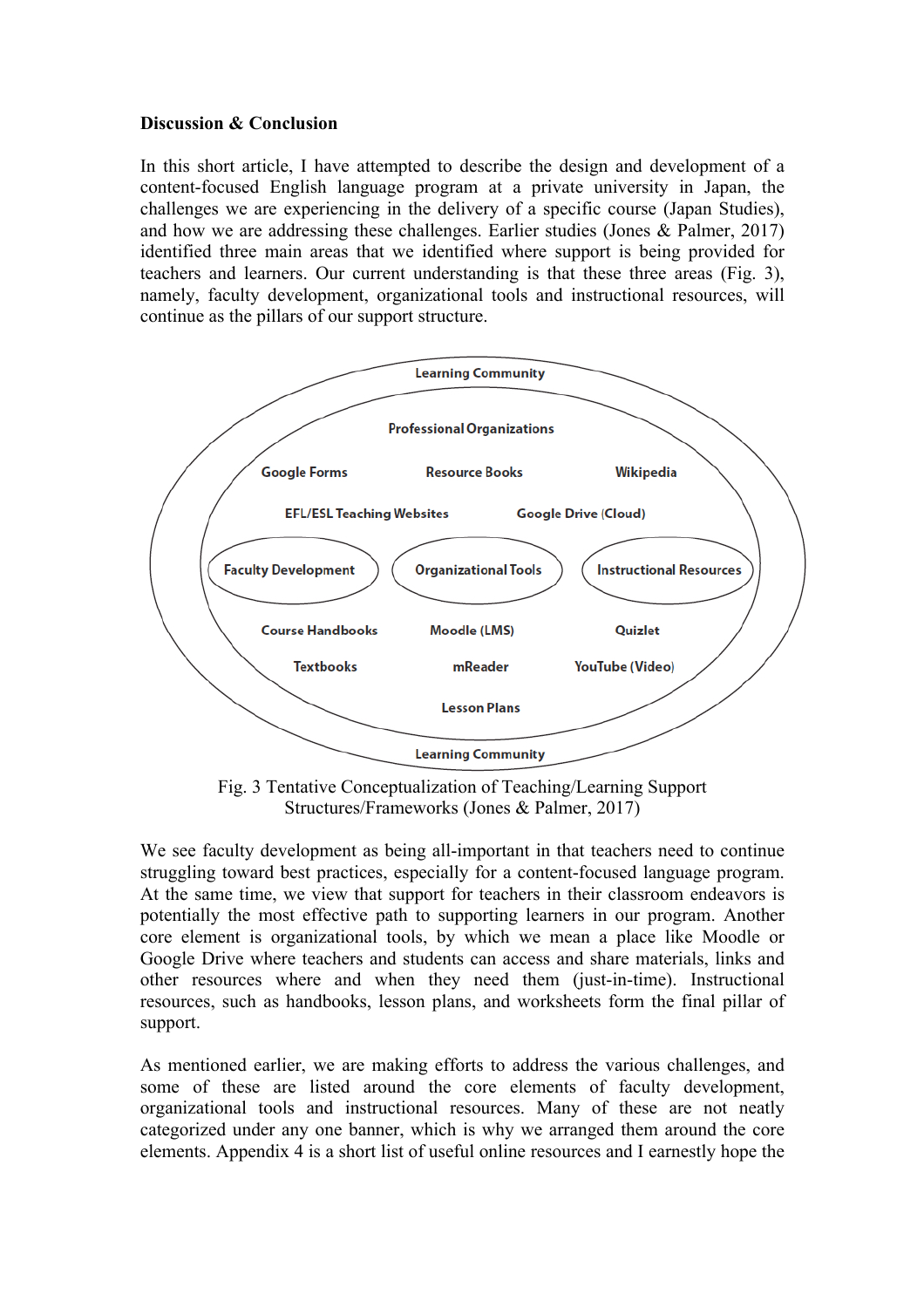discussion in this paper will stimulate dialog among the wider community of teachers in similar teaching contexts.

# **Acknowledgements**

I wish to thank the many colleagues (past and present) that have helped us develop ideas and contributed to the program. At the same time, I appreciate the efforts and enthusiasm of past and present students who have suffered my zany antics and kept their good humor.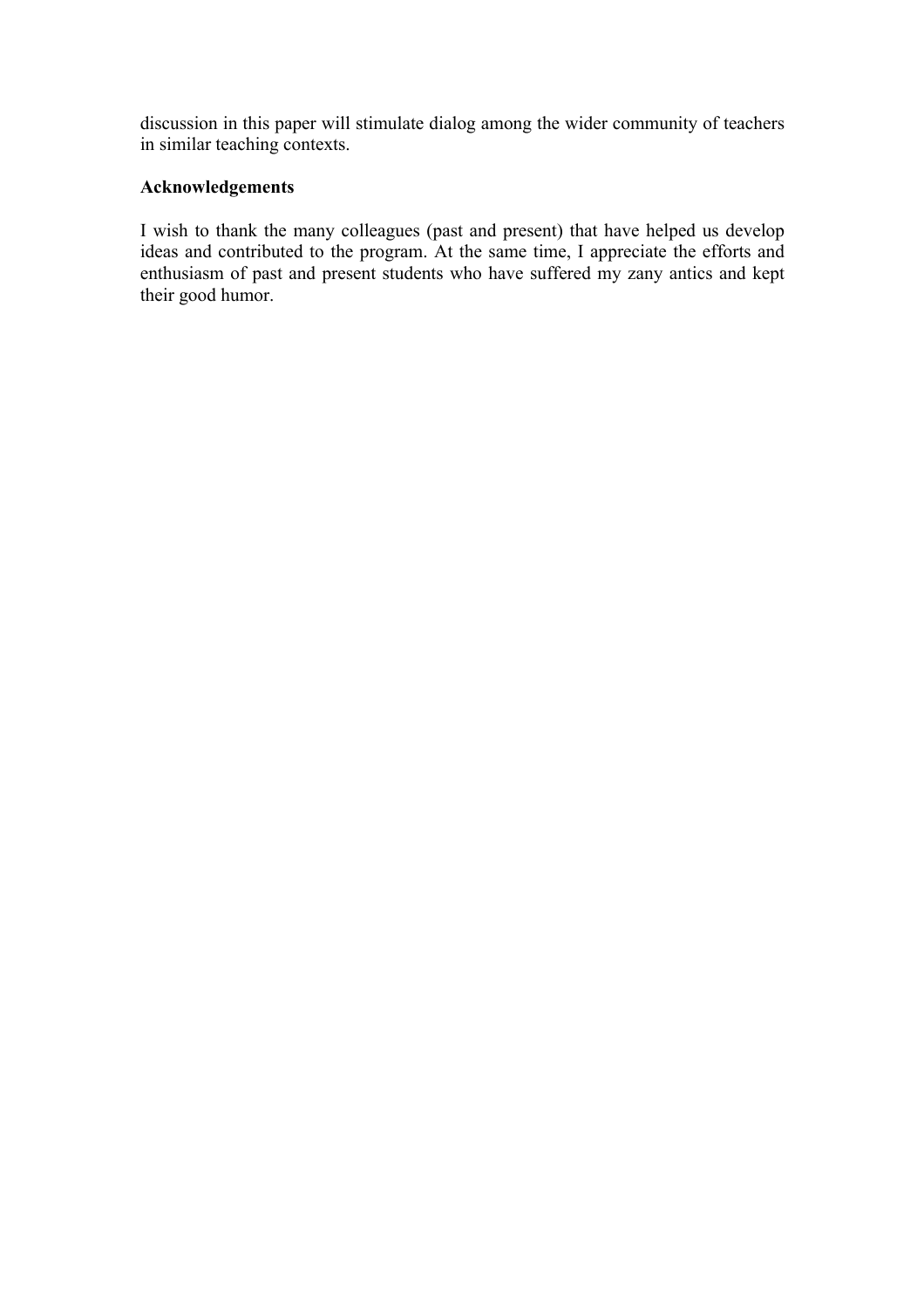## **References**

Bloom, B. S., Engelhart, M. D., Furst, E. J., Hill, W. H., Krathwohl, D. R. (1956). *Taxonomy of educational objectives, Handbook I: The cognitive domain*. NY: David McKay Co. Inc.

Branch, R. & Kopcha, T. (2014). Instructional design models. In J. M. Spector et al. (Eds). *Handbook of research on educational communications and technology*, (pp. 77-87). New York: Springer.

Brinton, D., Snow, M. & Wesche, M. (2003). *Content-based second language instruction.* Ann Arbor: University of Michigan Press.

Brown, J. D. (1995). *The elements of language curriculum: A systematic approach to program development.* New York: Heinle & Heinle.

Coyle, D. (2007). Content and language integrated learning: Towards a connected research agenda for CLIL pedagogies. *International Journal of Bilingual Education and Bilingualism, 10*(5), 543-562.

Fink, L.D. (2003). *Creating significant learning experiences: An integrated approach to designing college courses.* San Francisco, CA: John Wiley & Sons, Inc.

Jones, B. & Palmer, R. (2016). Lessons learned: Maintaining a language focus in CLIL programs. *Hirao School of Management Review, 6*, 178-188. Nishinomiya: Konan University.

Jones, B. & Palmer, R. (2017). Support structures for a content-focused EFL program. *LUCKS Journal*. Kobe: Learning Utility Center for Konan University Students.

Mager, R. F. (1997). *Preparing instructional objectives: A critical tool in the development of effective instruction (3rd ed.)*. Atlanta, GA: CEP Press.

Shrock, S. A. & Coscarelli, W. C. C. (1989). *Criterion-referenced test development: Technical and legal guidelines for corporate training*. Reading, MA: Addison-Wesley.

Van Lier, L. (1996). *Interaction in the language curriculum: Awareness, autonomy, and authenticity*. London: Longman.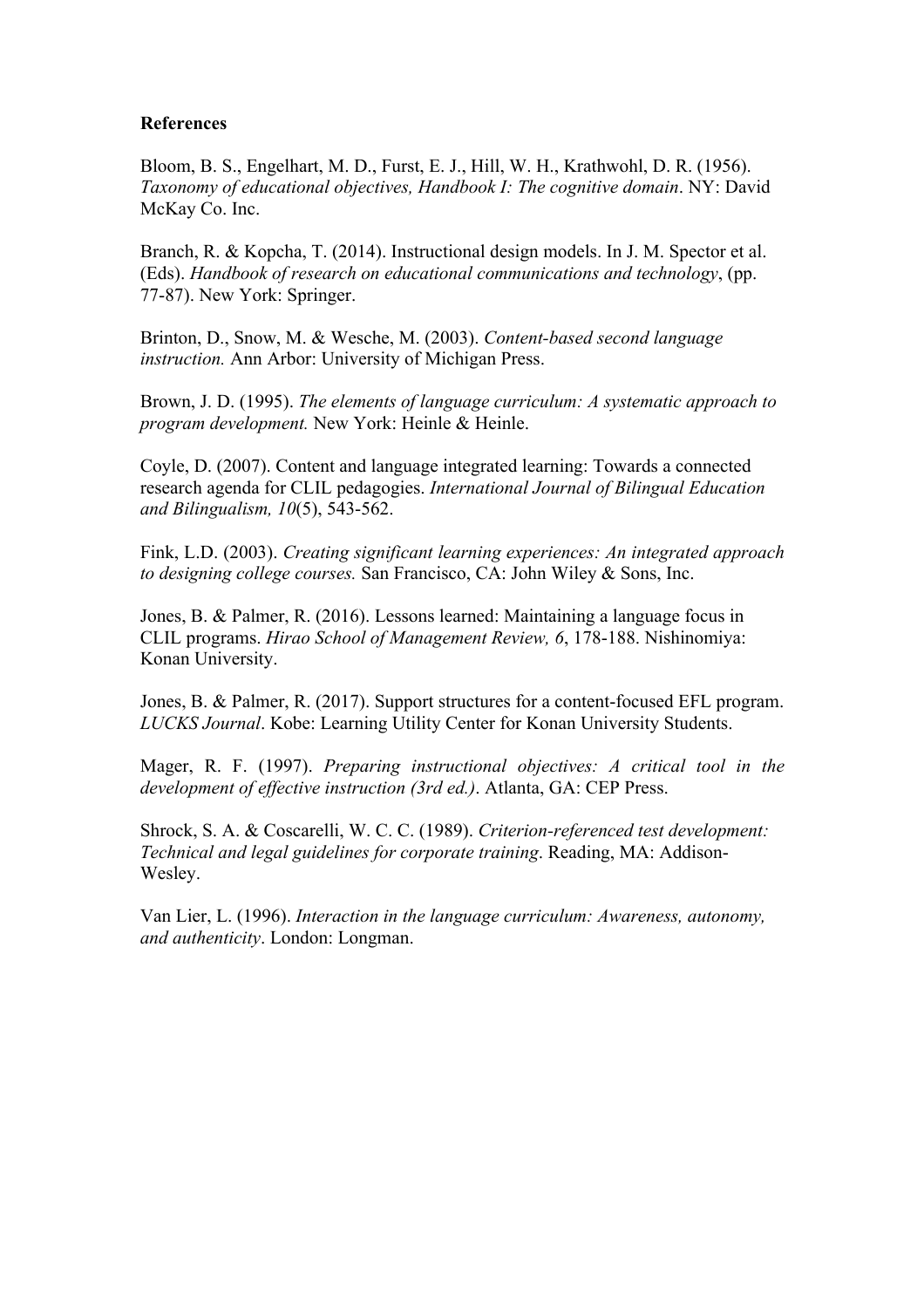# **Appendix 1 – Guiding Principles and Design Decisions**

## *Guiding Principles*

- Effective and efficient use of existing resources,
- Balance between face-to-face meetings and self-access materials,
- Balance between concept learning and procedural learning,
- Activities and materials that appeal to various learning styles,
- Activities and materials that are intrinsically motivating,
- Teaching methodology based on accepted and emerging theories of learning,
- Activities and materials that promote success and boost confidence,
- Get students active within the first five minutes of any encounter,
- Include non-native varieties of English

## *Design Decisions*

- 1. Clear performance objectives will be established at both the macro (curriculum) and micro (task/activity) levels (see, for example, Mager, 1997).
- 2. The curriculum will include work on all four language-skills (reading, writing, listening and speaking) but will concentrate more effort on improving the receptive skills of reading and listening at earlier stages and productive skills later in the program.
- 3. Criterion-referenced test items will be developed to clearly measure progress and performance (see, for example, Shrock & Coscarelli, 1989).
- 4. All components will have the underlying goal of increasing familiarity with the most frequent words in the English language. (Nation, 2002)
- 5. Attention will be focused on improving both language competencies (including communication strategies) and social skills.
- 6. Attention will also be directed at raising cross-cultural awareness and nurturing positive language learning attitudes and beliefs.
- 7. Individualized instruction will be implemented whenever possible.
- 8. Emphasis will be placed on transfer of knowledge/skills to outside pursuits.

# **Appendix 2 – Twelve Steps of Integrated Course Design (Fink, 2003)**

# **Initial Phase**

# **Building Strong Primary Components**

1. *Where are you?* Size up the situational factors, including specific context, general context, nature of the subject, student characteristics, teacher characteristics and special pedagogical challenges.

*2. Where do you want to go?* What are your learning goals for the course? Ideally, what would you like students to get out of this course in terms of different kinds of learning: *Foundational knowledge, Application, Integration, Human Dimension, Caring, and Learning how to learn:*

3. *How will the students and you know if they get there?* How will you know if the students have achieved these goals? What kinds of feedback and assessment would be appropriate?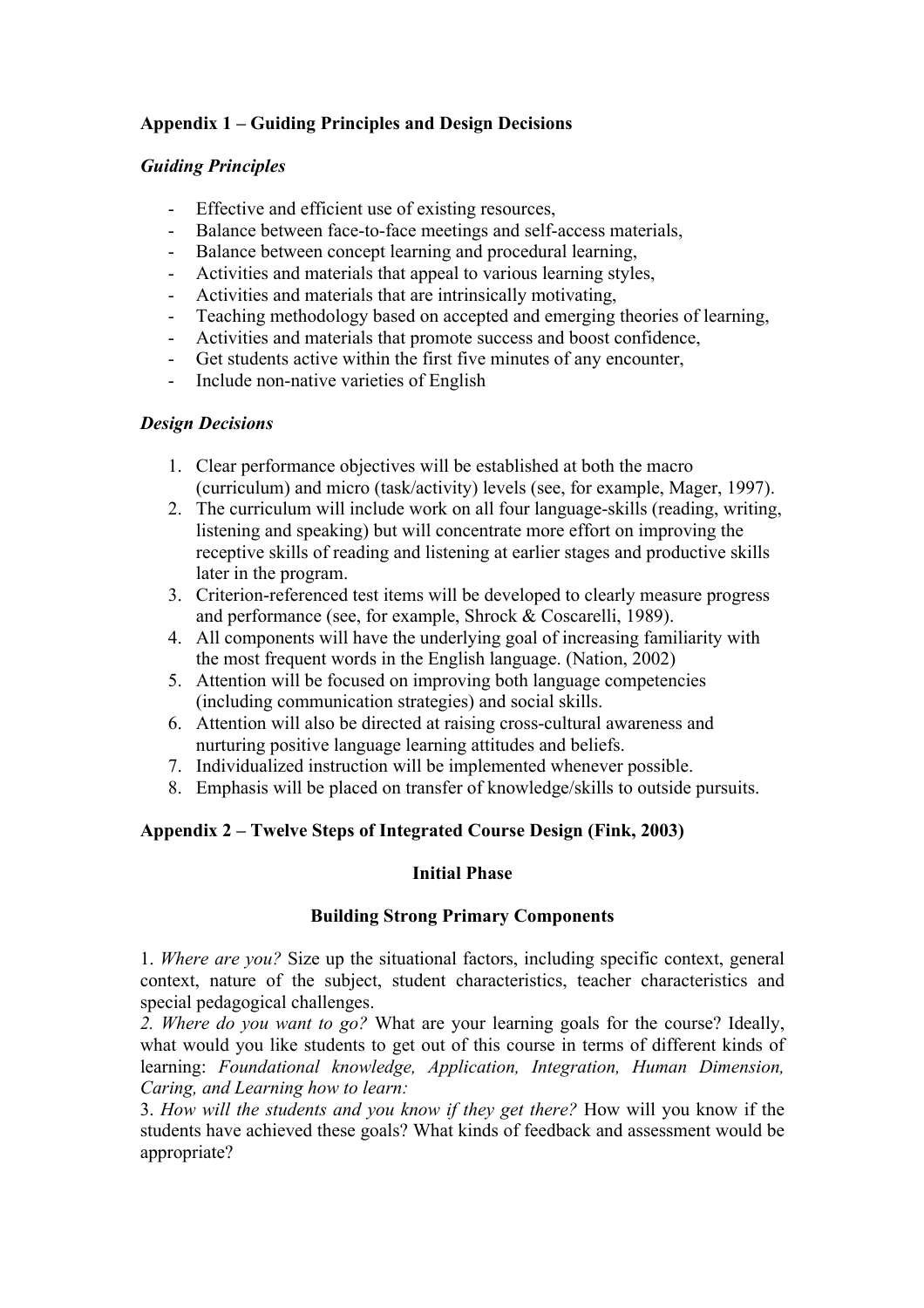4. *How are you going to get there?* Select or develop learning activities that reflect the principles of active learning.

5. *Who and what can help?* Find resources.

#### **Intermediate Phase**

## **Assembling the Components into a Dynamic, Coherent Whole**

6. *What are the major topics in the this course?* Create a thematic structure for the course.

7. *What will the students need to do?* Identify the specific learning activities necessary for the desired kinds of learning and put them into an effective instructional strategy.

8. *What is the overall scheme of learning activities?* It can be helpful to create a diagram of the course structure and the instructional strategy, and then find ways to enhance the way these two components work together.

## **Final Phase**

#### **Taking Care of Important Details**

9. *How are you going to grade?* Develop your grading system.

10. *What could go wrong?* Debug the design by analyzing and assessing this "first draft" of the course.

11. *Let students know what you are planning.* Now write the syllabus.

12. *How will you know how the course is going?* How it went? Plan an evaluation of the course itself and of your teaching performance.

## **Appendix 3 – Six Categories of Significant Learning** (Fink, 2003)

*Foundational Knowledge* Basic understanding Necessary for other kinds of learning *Application* Knowledge and how it's applied Skills *Integration* Making connections (other courses, work, life) Power: the whole - more than the sum of the parts *Human Dimension* Human significance of topic Learning about self, others *Caring* Caring engenders energy for learning Nothing significant happens without caring *Learning How to Learn* Learning more effectively Life-long learning